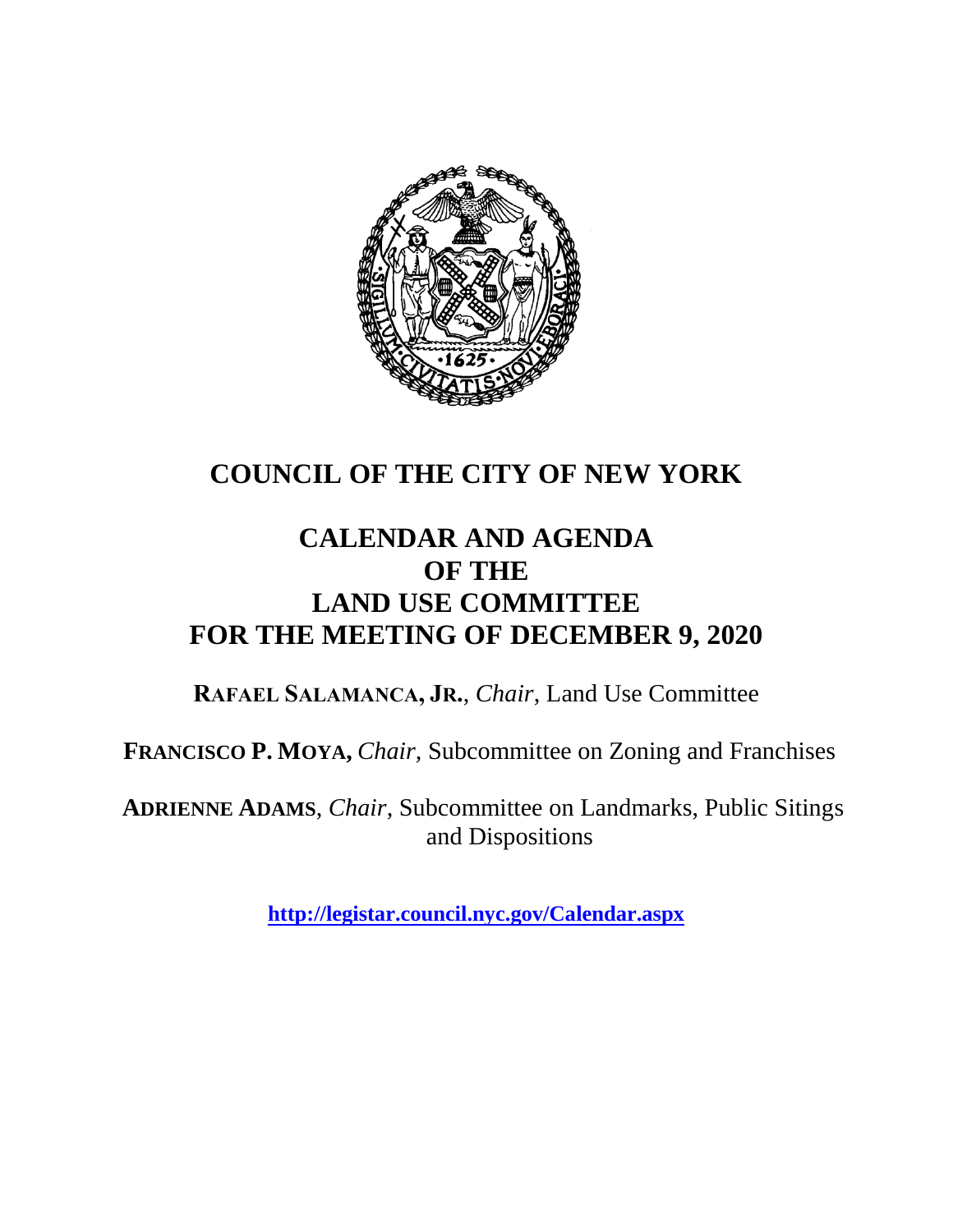1

**For questions about accessibility or to request additional accommodations please contact [swerts@council.nyc.gov](mailto:swerts@council.nyc.gov) or [nbenjamin@council.nyc.gov](mailto:nbenjamin@council.nyc.gov) or (212) 788-6936 at least three (3) business days before the hearing.**

## **Table of Contents**

**Item No. Page** 

*Subcommittee on Zoning and Franchises Public Hearing/Meeting Scheduled for 12/9/20 commencing at 10:30 A.M., Remote Hearing*

1. Special Flushing Waterfront District (Pre. L.U. Nos. 694, 695)……………… 2-3

*The Land Use Committee Meeting Scheduled for 12/9/20 Commencing at 11:00 A.M.*

#### **Table of Contents**

#### **Item No. Page**

1. DSNY Queens Sanitation Garage 1 (L.U. No. 691)……………………..… 3-4 2. Special Flushing Waterfront District (Pre. L.U. Nos. 694, 695)………….... 4-5 3. 312 Coney Island Avenue Rezoning (Pre. L.U. Nos. 696, 697 & L.U. No. 698) 5-6 4. Bedford Avenue Overlay Extension (Pre. L.U. No. 699)………………….. 6 5. 803 Rockaway Avenue Rezoning (Pre. L.U. Nos. 700, 701)………............ 7 6. Mansion Restaurant Sidewalk Café (Pre. L.U. No. 702)…………………... 8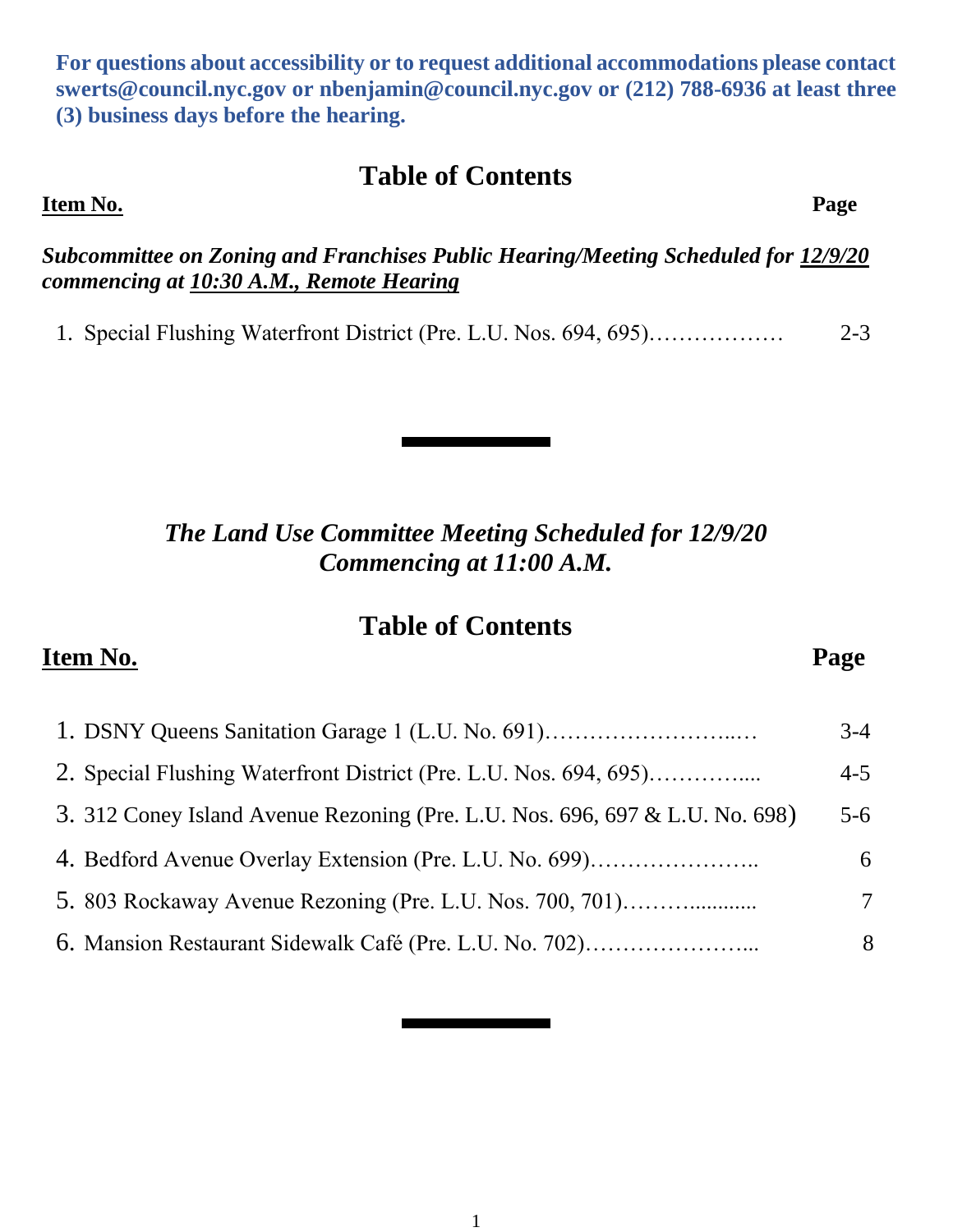# **SUBCOMMITTEE ON ZONING AND FRANCHISES**

The Subcommittee on Zoning and Franchises will hold a remote public hearing/meeting on the following matters, commencing at **10:30 A.M., Wednesday, December 9, 2020:**

## **PRECONSIDERED L.U. NOS. 694 AND 695 ARE RELATED**

## **PRECONSIDERED L.U. NO. 694**

*The public hearing on this item was held on November 9, 2020 and closed. It was laid over by the Subcommittee on Zoning and Franchises*

## **SPECIAL FLUSHING WATERFRONT DISTRICT QUEENS CB - 7 C 200033 ZMQ**

Application submitted by FWRA LLC pursuant to Sections 197-c and 201 of the New York City Charter for the amendment of the Zoning Map, Section Nos. 10a and 10b:

- 1. changing from a C4-2 District to an M1-2/R7-1 District property bounded by a line 425 feet southerly of Northern Boulevard, College Point Boulevard, a line perpendicular to the westerly street line of College Point Boulevard distant 845 feet southerly (as measured along the street line) from the point of intersection of the westerly street line of College Point Boulevard and the southerly street line of Northern Boulevard, a line passing through a point distant 200 feet westerly of College Point Boulevard on the last named course and proceeding northwesterly at an angle of 125 degrees to said named course, and the U.S. Pierhead and Bulkhead line;
- 2. changing from an M3-1 District to an M1-2/R7-1 District property bounded by the westerly prolongation of the northerly street line of 36<sup>th</sup> Avenue, College Point Boulevard, a line 425 feet southerly of Northern Boulevard, and the U.S. Pierhead and Bulkhead line; and
- 3. establishing a Special Flushing Waterfront District (FW) bounded by the westerly prolongation of the northerly street line of  $36<sup>th</sup>$  Avenue, College Point Boulevard, 39th Avenue, Janet Place, Roosevelt Avenue, College Point Boulevard, the northerly street line of 40<sup>th</sup> Road and its northeasterly and south westerly prolongations, a line passing through a point distant 891.29 feet southwesterly of College Point Boulevard on the last named course and proceeding northwesterly at an angle of 127 degrees 12 minutes and 20 seconds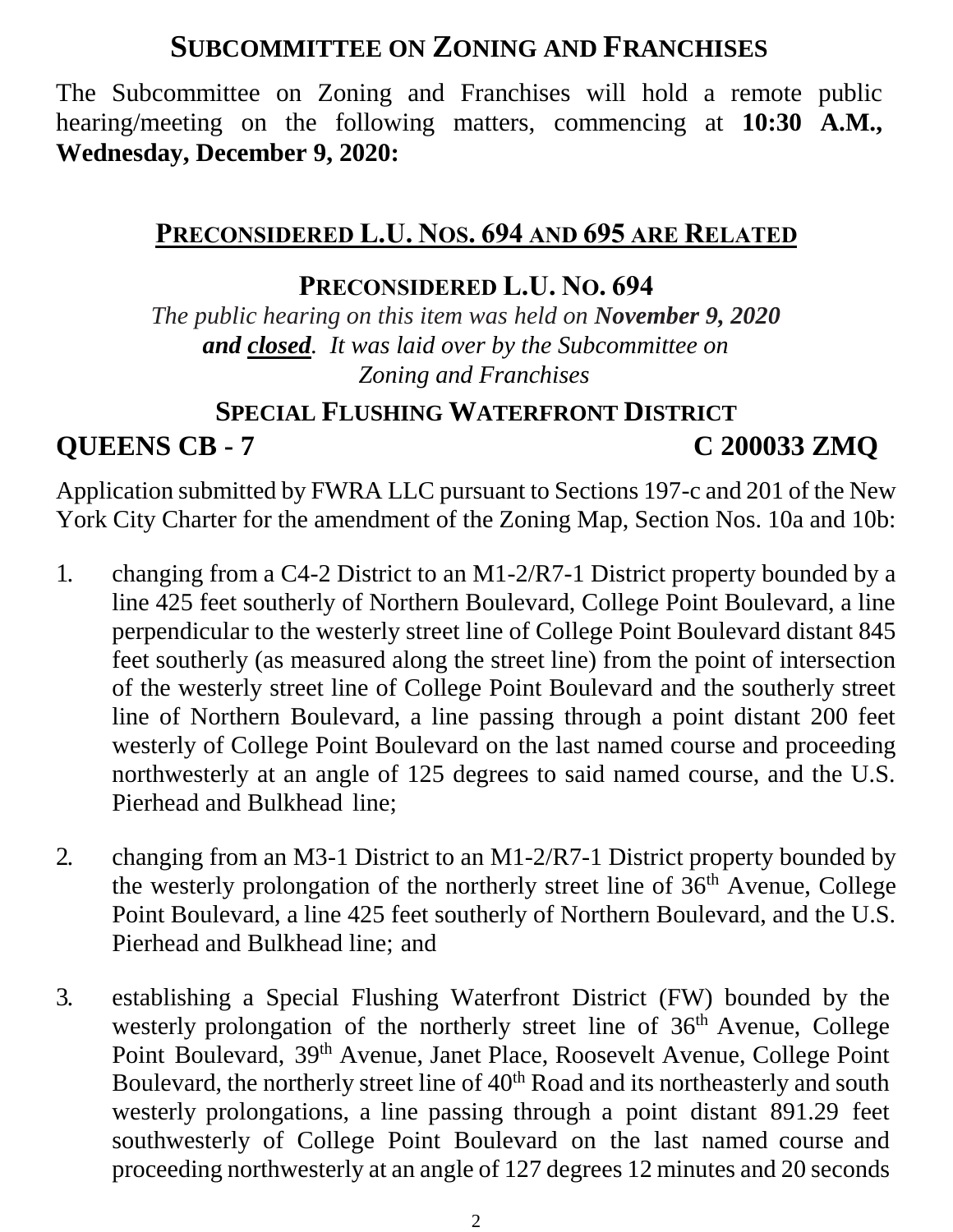to said named course, the easterly boundary line of a park, and the U.S. Pierhead and Bulkhead line.

as shown on a diagram (for illustrative purposes only) dated December 16, 2019.

### **PRECONSIDERED L.U. NO. 695**

*The public hearing on this item was held on November 9, 2020 and closed. It was laid over by the Subcommittee on Zoning and Franchises*

### **SPECIAL FLUSHING WATERFRONT DISTRICT**

**QUEENS CB - 7 N 200034 ZRQ**

Application submitted by FWRA LLC, pursuant to Section 201 of the New York City Charter, for an amendment of the Zoning Resolution of the City of New York, establishing the Special Flushing Waterfront District (creating Article XII, Chapter 7) and modifying related Sections, including APPENDIX F (Inclusionary Housing designated areas and Mandatory Inclusionary Housing areas).

**The full zoning text may be viewed at the following website: <http://www1.nyc.gov/site/planning/about/cpc-reports/cpc-reports.page>**

# **AGENDA OF THE LAND USE COMMITTEE**

The Land Use Committee will hold a remote meeting commencing at **11:00 A.M. on Wednesday, December 9, 2020**, to consider some items reported out of the Subcommittee at the meetings held November 17, 2020, December 7, 2020 and December 9, 2020 conduct such other business as may be necessary.

# **L.U. NO. 691 DSNY QUEENS SANITATION GARAGE 1 QUEENS CB - 1 C 200238 PCQ**

Application submitted by the Department of Sanitation (DSNY) and the Department of Citywide Administrative Services (DCAS), pursuant to Section 197-c of the New York City Charter, for the site selection and acquisition of property located at 31-11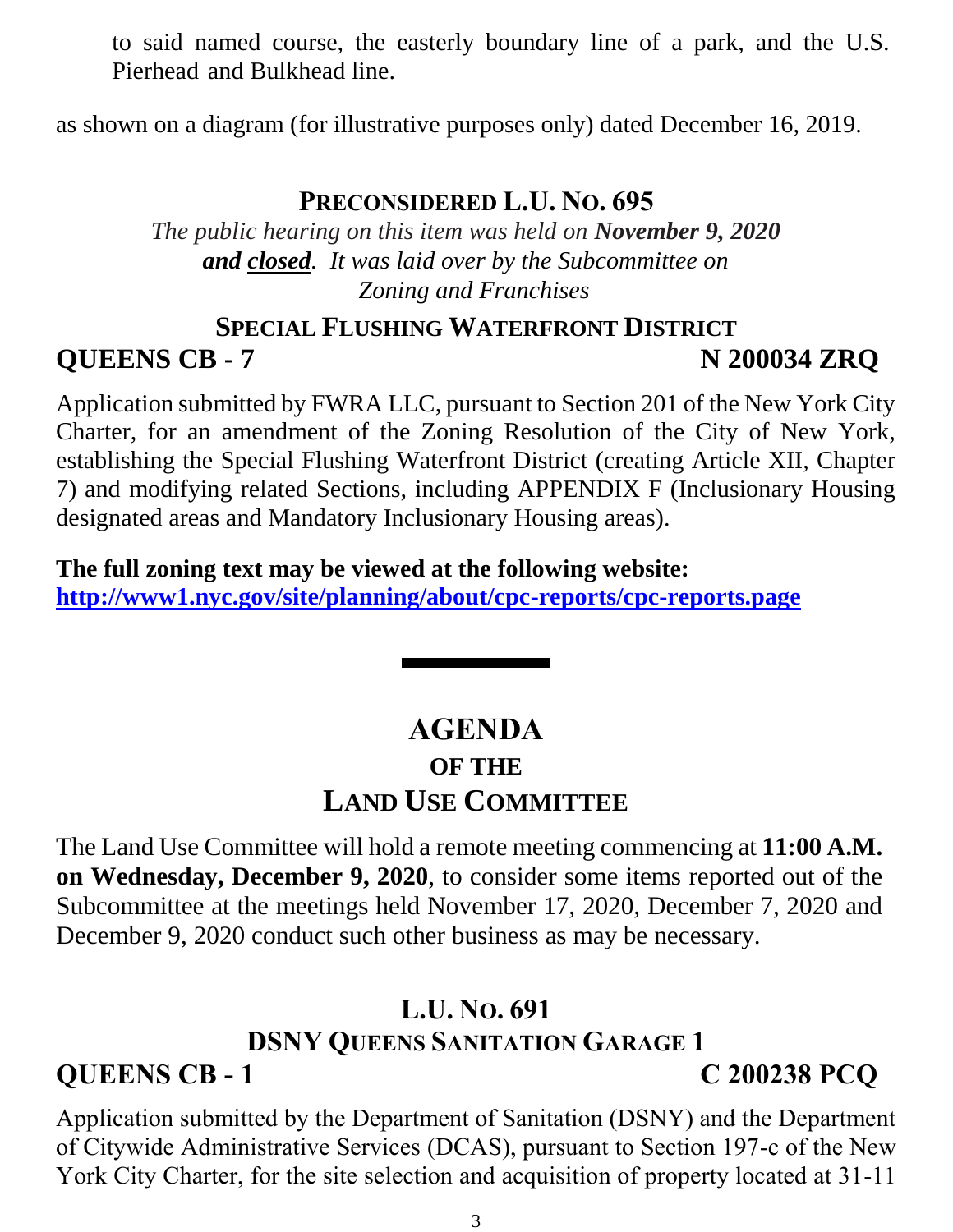20th Avenue (Block 850, p/o Lot 350) and 19th Avenue (Block 826, Lot 42) for a sanitation garage and salt shed facility.

## **PRECONSIDERED L.U. NOS. 694 AND 695 ARE RELATED**

# **PRECONSIDERED L.U. NO. 694 SPECIAL FLUSHING WATERFRONT DISTRICT QUEENS CB - 7 C 200033 ZMQ**

Application submitted by FWRA LLC pursuant to Sections 197-c and 201 of the New York City Charter for the amendment of the Zoning Map, Section Nos. 10a and 10b:

- 1. changing from a C4-2 District to an M1-2/R7-1 District property bounded by a line 425 feet southerly of Northern Boulevard, College Point Boulevard, a line perpendicular to the westerly street line of College Point Boulevard distant 845 feet southerly (as measured along the street line) from the point of intersection of the westerly street line of College Point Boulevard and the southerly street line of Northern Boulevard, a line passing through a point distant 200 feet westerly of College Point Boulevard on the last named course and proceeding northwesterly at an angle of 125 degrees to said named course, and the U.S. Pierhead and Bulkhead line;
- 2. changing from an M3-1 District to an M1-2/R7-1 District property bounded by the westerly prolongation of the northerly street line of 36<sup>th</sup> Avenue, College Point Boulevard, a line 425 feet southerly of Northern Boulevard, and the U.S. Pierhead and Bulkhead line; and
- 3. establishing a Special Flushing Waterfront District (FW) bounded by the westerly prolongation of the northerly street line of  $36<sup>th</sup>$  Avenue, College Point Boulevard, 39th Avenue, Janet Place, Roosevelt Avenue, College Point Boulevard, the northerly street line of 40<sup>th</sup> Road and its northeasterly and south westerly prolongations, a line passing through a point distant 891.29 feet southwesterly of College Point Boulevard on the last named course and proceeding northwesterly at an angle of 127 degrees 12 minutes and 20 seconds to said named course, the easterly boundary line of a park, and the U.S. Pierhead and Bulkhead line.

as shown on a diagram (for illustrative purposes only) dated December 16, 2019.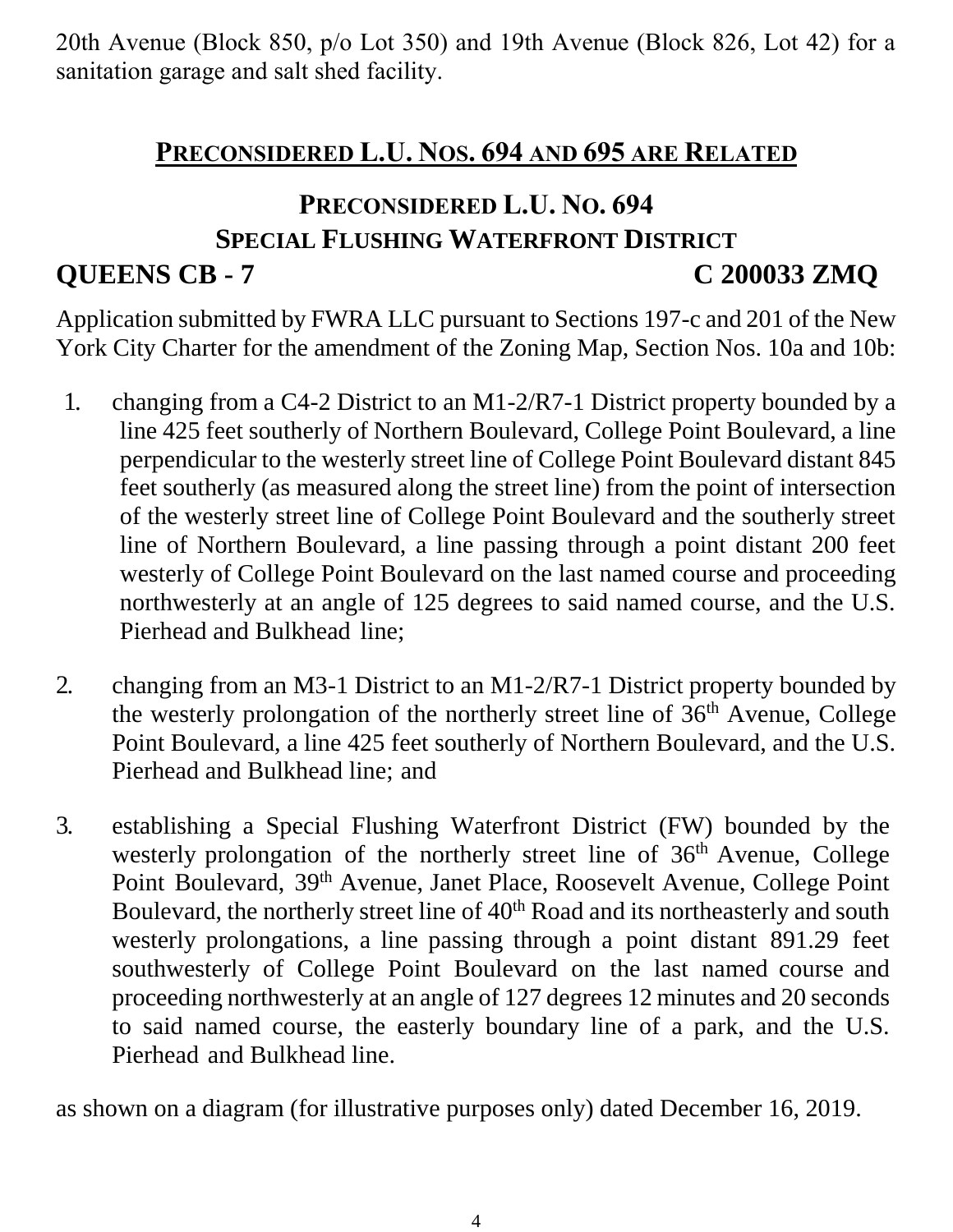# **PRECONSIDERED L.U. NO. 695 SPECIAL FLUSHING WATERFRONT DISTRICT QUEENS CB - 7 N 200034 ZRQ**

Application submitted by FWRA LLC, pursuant to Section 201 of the New York City Charter, for an amendment of the Zoning Resolution of the City of New York, establishing the Special Flushing Waterfront District (creating Article XII, Chapter 7) and modifying related Sections, including APPENDIX F (Inclusionary Housing designated areas and Mandatory Inclusionary Housing areas).

### **The full zoning text may be viewed at the following website:**

**<http://www1.nyc.gov/site/planning/about/cpc-reports/cpc-reports.page>**

# **PRECONSIDERED L.U. NOS. 696, 697 AND L.U. NO. 698 ARE RELATED**

# **PRECONSIDERED L.U. NO. 696 312 CONEY ISLAND AVENUE REZONING BROOKLYN CB - 7 C 200092 ZMK**

Application submitted by 312 Coney Island Avenue LLC pursuant to Sections 197-c and 201 of the New York City Charter for an amendment of the Zoning Map, Section No. 16d:

- 1. changing from a C8-2 District to an R8A District property bounded by Ocean Parkway, Park Circle-Machate Circle, Coney Island Avenue, Caton Place, and a line 150 feet easterly of East 8<sup>th</sup> Street; and
- 2. establishing within the proposed R8A District a C2-4 District bounded by Ocean Parkway, Park Circle-Machate Circle, Coney Island Avenue, Caton Place, and a line 150 feet easterly of East  $8<sup>th</sup>$  Street;

as shown on a diagram (for illustrative purposes only) dated December 16, 2019, and subject to the conditions of CEQR Declaration E-555.

# **PRECONSIDERED L.U. NO. 697 312 CONEY ISLAND AVENUE REZONING BROOKLYN CB - 7 N 200093 ZRK**

Application submitted by 312 Coney Island Avenue LLC pursuant to Section 201 of the New York City Charter, for an amendment of the Zoning Resolution of the City of New York, modifying bulk regulations for a portion of the Special Ocean Parkway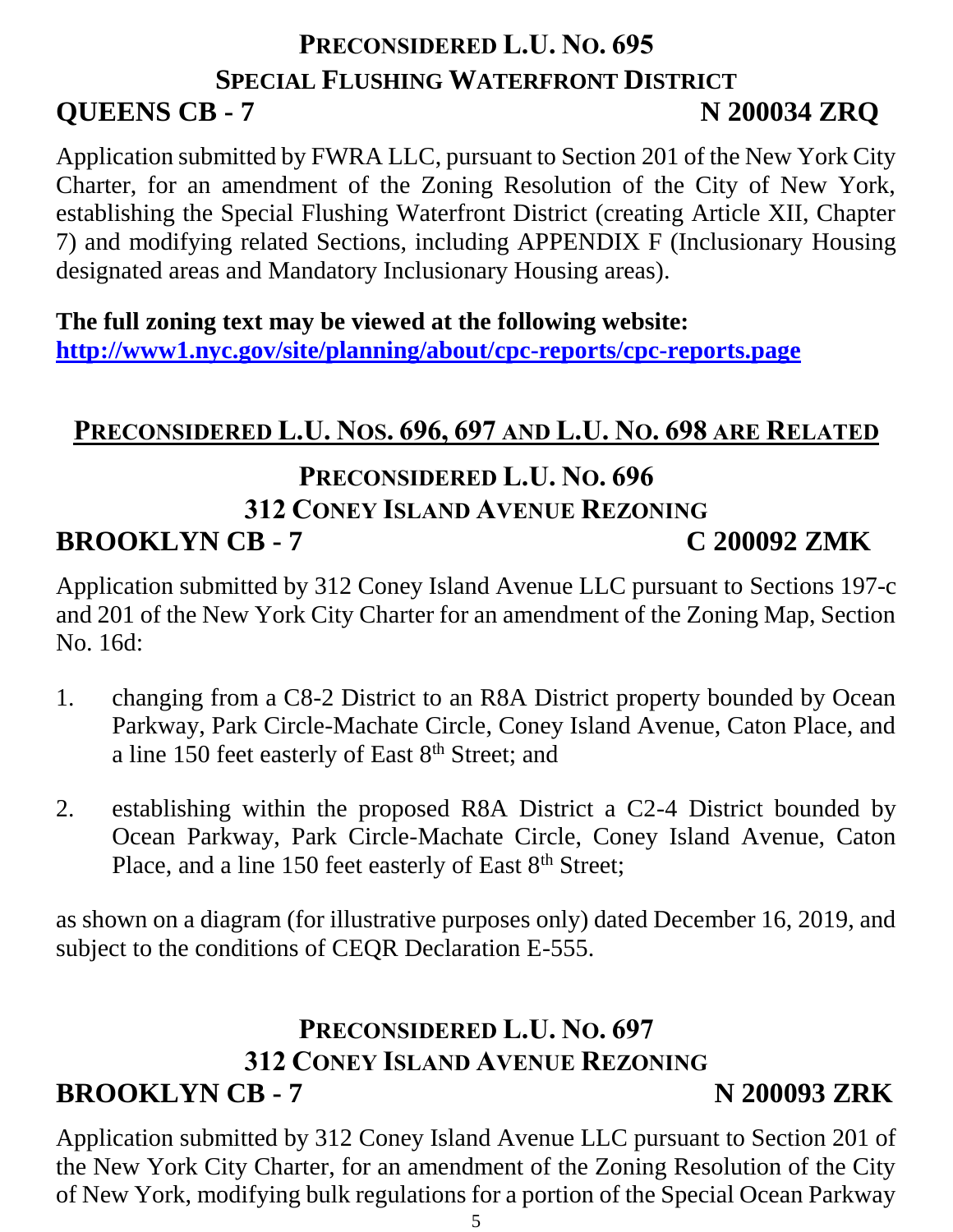District and modifying APPENDIX F for the purpose of establishing a Mandatory Inclusionary Housing area.

### **The full zoning text may be viewed at the following website: <http://www1.nyc.gov/site/planning/about/cpc-reports/cpc-reports.page>**

### **L.U. NO. 698**

### **312 CONEY ISLAND AVENUE REZONING**

# **BROOKLYN CB - 7 C 200094 ZSK**

Application submitted by 312 Coney Island Avenue, LLC, pursuant to Sections 197 c and 201 of the New York City Charter for the grant of a special permit pursuant to Section 74-533 of the Zoning Resolution to waive the required number of accessory off-street parking spaces for dwelling units in a development within a Transit Zone, that includes at least 20 percent of all dwelling units as income-restricted housing units, in connection with a proposed mixed-use development on property located at 312 Coney Island Avenue (Block 5322, Lots 10 and 20), in an R8A/C2-4\* District, within the Special Ocean Parkway District.

\* Note: The site is proposed to be rezoned by changing an existing C8-2 District to an R8A District, and establishing within the proposed R8A District a C2-4 District, under a concurrent related application for a Zoning Map change (C 200092 ZMK).

# **PRECONSIDERED L.U. NO. 699 BEDFORD AVENUE OVERLAY EXTENSION BROOKLYN CB - 1 C 200158 ZMK**

Application submitted by 223 Troutman, LLC, pursuant to Sections 197-c and 201 of the New York City Charter for the amendment of the Zoning Map, Section No. 12d, by establishing within an existing R6B District a C2-4 District bounded by North 1st Street, Bedford Avenue, a line 100 feet northeasterly of Grand Street, and a line 100 feet northwesterly of Bedford Avenue, Borough of Brooklyn, Community District 1, as shown on a diagram (for illustrative purposes only) dated January 21, 2020, and subject to the conditions of CEQR Declaration E-559.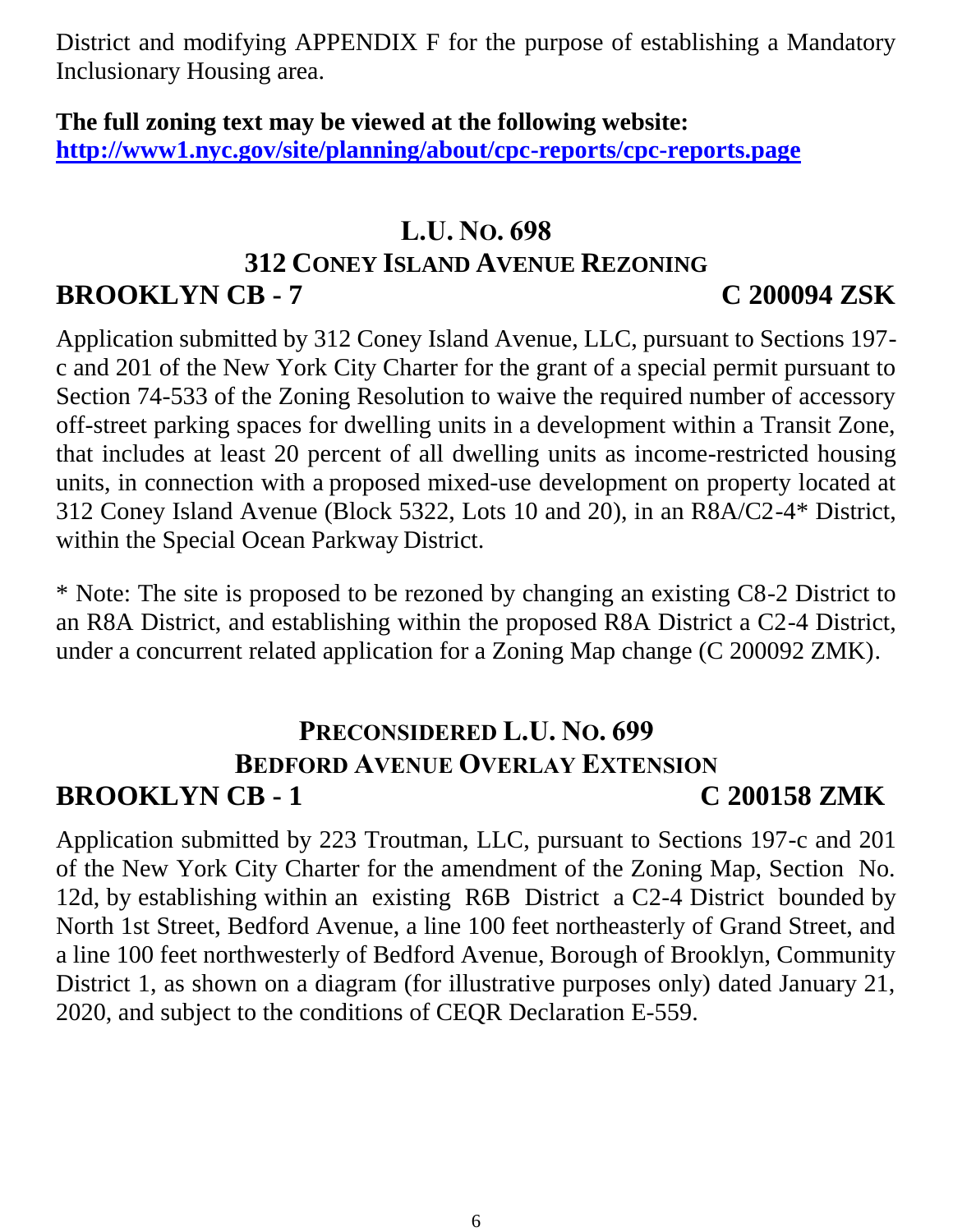# **PRECONSIDERED L.U. NOS. 700 AND 701 ARE RELATED**

## **PRECONSIDERED L.U. NO. 700 803 ROCKAWAY AVENUE REZONING BROOKLYN CB - 16 N 200057 ZRK**

Application submitted by Bridge Rockaway Housing Development Fund Company, Inc. pursuant to Section 201 of the New York City Charter, for an amendment of the Zoning Resolution of the City of New York, modifying Article XII Chapter 3 (Special Mixed Use District) for the purpose of amending restrictions for certain uses in MX-

19 and modifying APPENDIX F for the purpose of establishing a Mandatory Inclusionary Housing area.

**The full zoning text may be viewed at the following website: <http://www1.nyc.gov/site/planning/about/cpc-reports/cpc-reports.page>**

## **PRECONSIDERED L.U. NO. 701 803 ROCKAWAY AVENUE REZONING BROOKLYN CB - 16 C 200056 ZMK**

Application submitted by Bridge Rockaway Housing Development Fund Company, Inc. pursuant to Sections 197-c and 201 of the New York City Charter for an amendment of the Zoning Map, Section No. 17d:

- 1. changing from an M1-1 District to an M1-4/R6A District property bounded by a line 100 feet southerly of Riverdale Avenue, Thatford Avenue, Newport Street, and a line 100 westerly of Thatford Avenue;
- 2. changing from an M1-1 District to an M1-4/R7A District property bounded by a line 100 feet southerly of Riverdale Avenue, a line 100 feet westerly of Thatford Avenue, Newport Street, Rockaway Avenue and its southerly and northerly centerline prolongations; and
- 3. establishing a Special Mixed Use District (MX-19) bounded by a line 100 feet southerly of Riverdale Avenue, Thatford Avenue, Newport Street, Rockaway Avenue and its southerly and northerly centerline prolongations;

as shown on a diagram (for illustrative purposes only) dated February 3, 2020, and subject to the conditions of the CEQR Declaration E-561.